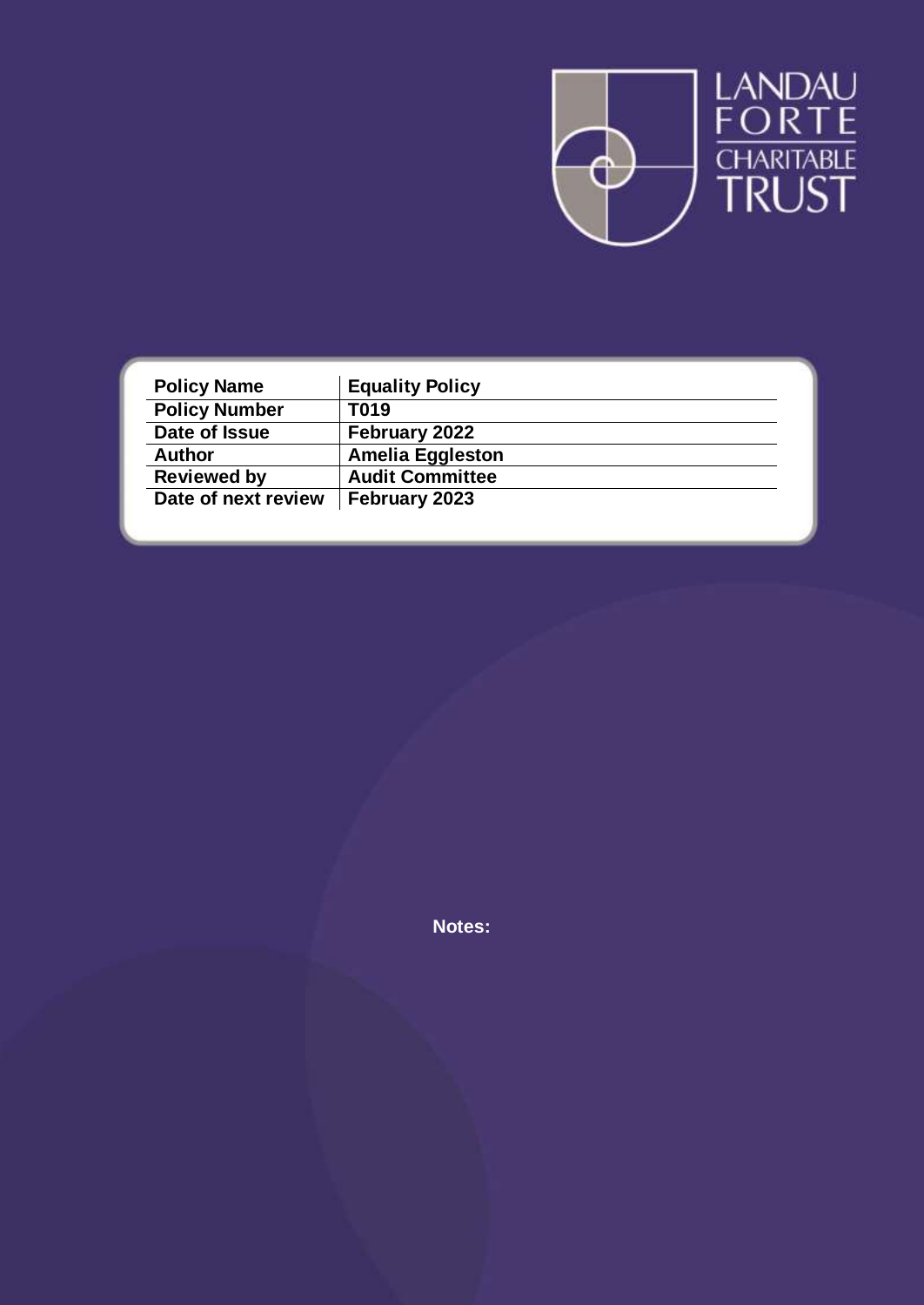# **Contents**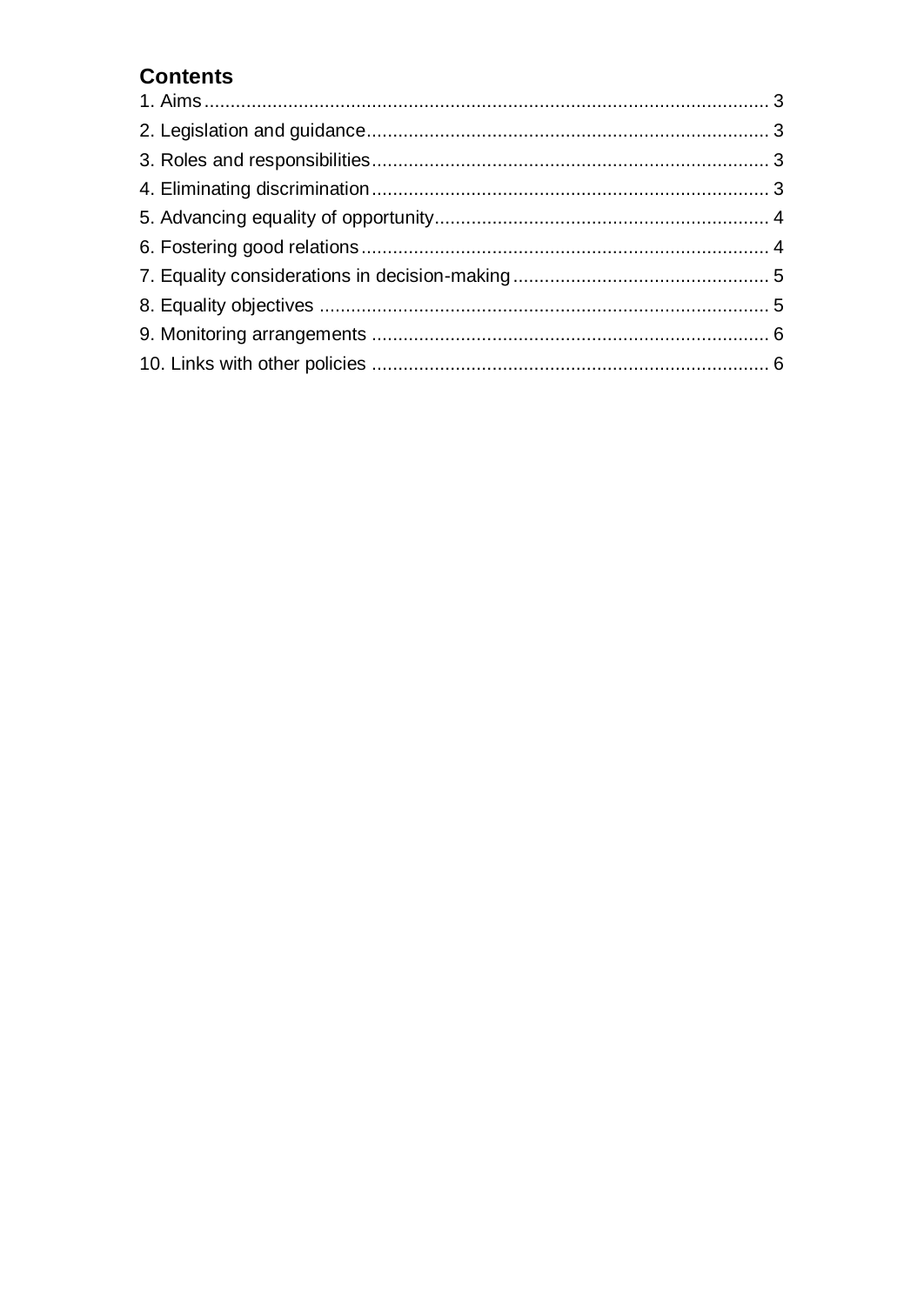## <span id="page-2-0"></span>**1. Aims**

Landau Forte Charitable Trust aims to meet its obligations under the public sector equality duty by having due regard to the need to:

- Eliminate discrimination and other conduct that is prohibited by the Equality Act 2010
- Advance equality of opportunity between people who share a protected characteristic and people who do not share it
- Foster good relations across all characteristics between people who share a protected characteristic and people who do not share it

## **2. Legislation and guidance**

<span id="page-2-1"></span>This document meets the requirements under the following legislation:

- [The Equality Act 2010,](http://www.legislation.gov.uk/ukpga/2010/15/contents) which introduced the public sector equality duty and protects people from discrimination
- [The Equality Act 2010 \(Specific Duties\) Regulations 2011,](http://www.legislation.gov.uk/uksi/2011/2260/contents/made) which require schools to publish information to demonstrate how they are complying with the public sector equality duty and to publish equality objectives

This document is also based on Department for Education (DfE) guidance: [The Equality Act](https://www.gov.uk/government/publications/equality-act-2010-advice-for-schools)  [2010 and schools.](https://www.gov.uk/government/publications/equality-act-2010-advice-for-schools) 

This document also complies with our funding agreement and articles of association.

### <span id="page-2-2"></span>**3. Roles and responsibilities**

The Trustees will:

- Ensure that the equality information and objectives as set out in this statement are published and communicated throughout the Trust, including to staff, pupils and parents
- Ensure that the published equality information is updated at least every year, and that the objectives are reviewed and updated at least every 4 years
- Delegate responsibility for monitoring the achievement of the objectives on a daily basis to the Trust Executive Leadership Team

The Executive Leadership Team will:

- Promote knowledge and understanding of the equality objectives amongst staff and pupils
- Monitor success in achieving the objectives and report back to governors

All staff are expected to have regard to this document and to work to achieve the objectives as set out in section 8.

### **4. Eliminating discrimination**

<span id="page-2-3"></span>The Trust is aware of its obligations under the Equality Act 2010 and complies with nondiscrimination provisions.

Where relevant, our policies include reference to the importance of avoiding discrimination and other prohibited conduct.

Staff and governors are regularly reminded of their responsibilities under the Equality Act, for example during meetings. Where this has been discussed during a meeting it is recorded in the meeting minutes.

New staff receive training on the Equality Act as part of their induction, and all staff receive refresher training every September.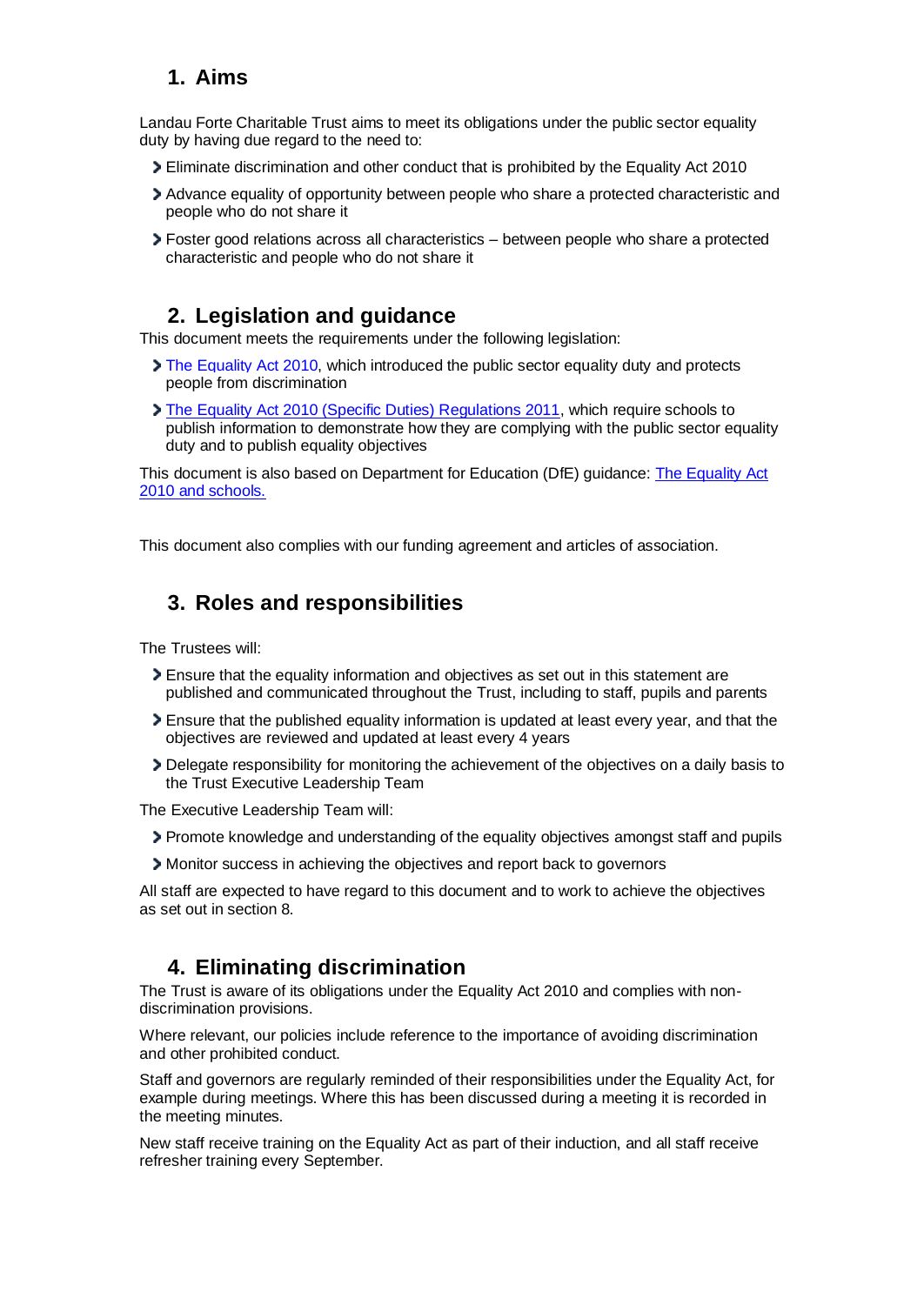The school has a designated member of staff for monitoring equality issues, and an equality link governor. They regularly liaise regarding any issues and make senior leaders and governors aware of these as appropriate

## **5. Advancing equality of opportunity**

<span id="page-3-0"></span>As set out in the DfE guidance on the Equality Act, the Trust aims to advance equality of opportunity by:

- Removing or minimising disadvantages suffered by people which are connected to a particular characteristic they have (e.g. pupils with disabilities, or gay pupils who are being subjected to homophobic bullying)
- Taking steps to meet the particular needs of people who have a particular characteristic (e.g. enabling Muslim pupils to pray at prescribed times)
- Encouraging people who have a particular characteristic to participate fully in any activities (e.g. encouraging all pupils to be involved in the full range of school societies)

In fulfilling this aspect of the duty, the school will:

- Publish attainment data each academic year showing how pupils with different characteristics are performing
- Analyse the above data to determine strengths and areas for improvement, implement actions in response and publish this information
- Make evidence available identifying improvements for specific groups (e.g. declines in incidents of homophobic or transphobic bullying)
- Publish further data about any issues associated with particular protected characteristics, identifying any issues which could affect our own pupils

#### **6. Fostering good relations**

<span id="page-3-1"></span>The Trust aims to foster good relations between those who share a protected characteristic and those who do not share it by:

- Promoting tolerance, friendship and understanding of a range of religions and cultures through different aspects of our curriculum. This includes teaching in RE, citizenship and personal, social, health and economic (PSHE) education, but also activities in other curriculum areas. For example, as part of teaching and learning in English/reading, pupils will be introduced to literature from a range of cultures
- Holding assemblies dealing with relevant issues. Pupils will be encouraged to take a lead in such assemblies and we will also invite external speakers to contribute
- Working with our local community. This includes inviting leaders of local faith groups to speak at assemblies, and organising trips and activities based around the local community
- Encouraging and implementing initiatives to deal with tensions between different groups of pupils within the school. For example, our school council has representatives from different year groups and is formed of pupils from a range of backgrounds. All pupils are encouraged to participate in the school's activities, such as sports clubs. We also work with parents to promote knowledge and understanding of different cultures
- We have developed links with people and groups who have specialist knowledge about particular characteristics, which helps inform and develop our approach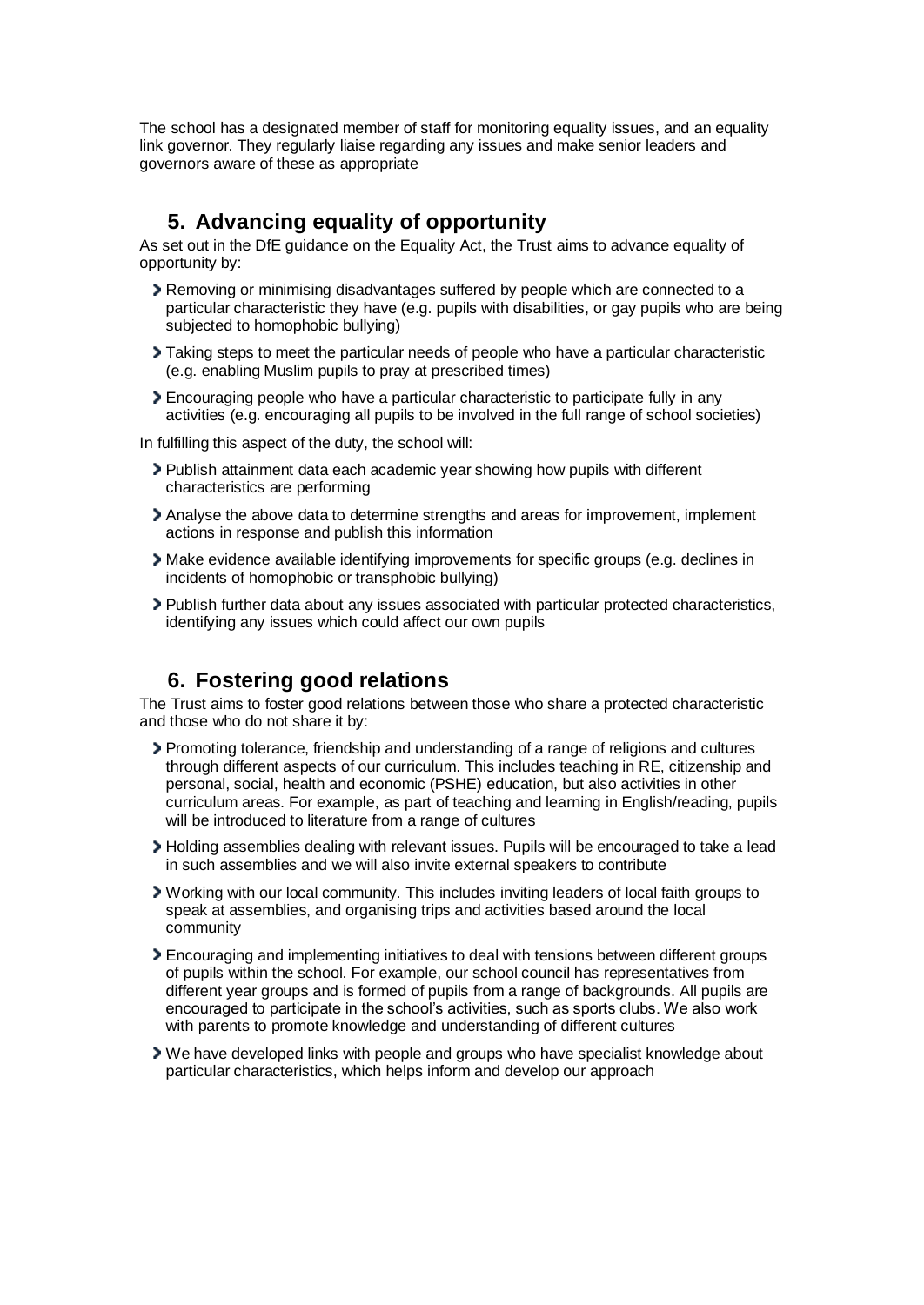## **7. Equality considerations in decision-making**

<span id="page-4-0"></span>The school ensures it has due regard to equality considerations whenever significant decisions are made.

The Trust always considers the impact of significant decisions on particular groups. For example, when a trip or activity is being planned, the relevant leadership team considers whether the trip:

- Cuts across any religious holidays
- Is accessible to pupils with disabilities
- Has equivalent facilities for boys and girls

The relevant Academy keeps a written record (known as an Equality Impact Assessment) to show we have actively considered our equality duties and asked ourselves relevant questions. This is recorded at the same time as the risk assessment when planning school trips and activities. The record is completed by the member of staff organising the activity and is stored electronically with the completed risk assessment.

#### **8. Equality objectives**

<span id="page-4-1"></span>As a Trust we have set clear objectives in line with our commitment to Equality. However, each academy also has academy specific policies to ensure that equality is promoted at all levels.

#### **Objective 1**

Undertake an analysis of recruitment data and trends with regard to race, gender and disability by July, and report on this to Trustees.

This will enable the Trust to identify key trends and develop appropriate support mechanisms to increase diversity across the Trust.

In order to review and analyse this information we will develop and generate specific reports enabling us to clearly monitor these trends.

As a Trust we currently report on Gender in line with our statutory obligations, however improvements in reporting and analysis will be made over the coming months in support of the Trust's development as an employer.

#### **Objective 2**

Have in place a reasonable adjustment agreement for all staff with disabilities by July, to meet their needs better and ensure that any disadvantages they experience are addressed.

As a Trust we have chosen this objective to ensure that as an employer we have a greater understanding of needs of staff across the Trust, which will enable us to provide greater support.

To achieve this objective we will work with external support to develop reasonable adjustment agreements and consult with staff to ensure that these are clear, understood and implemented.

As a Trust we work with external specialists on topics such as mental health, occupational fitness for work and return to work planning. The development of these agreements form the next phase of the Trust's progress in this area.

#### **Objective 3**

Train all members of staff and governors involved in recruitment and selection on equal opportunities and non-discrimination by the beginning of the next academic year. Training evaluation data will show that 100% of those attending have a good understanding of the legal requirements.

As a Trust we are committed to continuously reviewing our policies and procedures and it is important that staff are empowered and upskilled in order to recruit the very best staff to each position. In order to do this, it is important that staff receive updated training regarding equal opportunities and our legal obligations.

To support staff and Governors, the Trust will ensure that short guidance notes are prepared for anyone involved in the recruitment process and that resources are regularly shared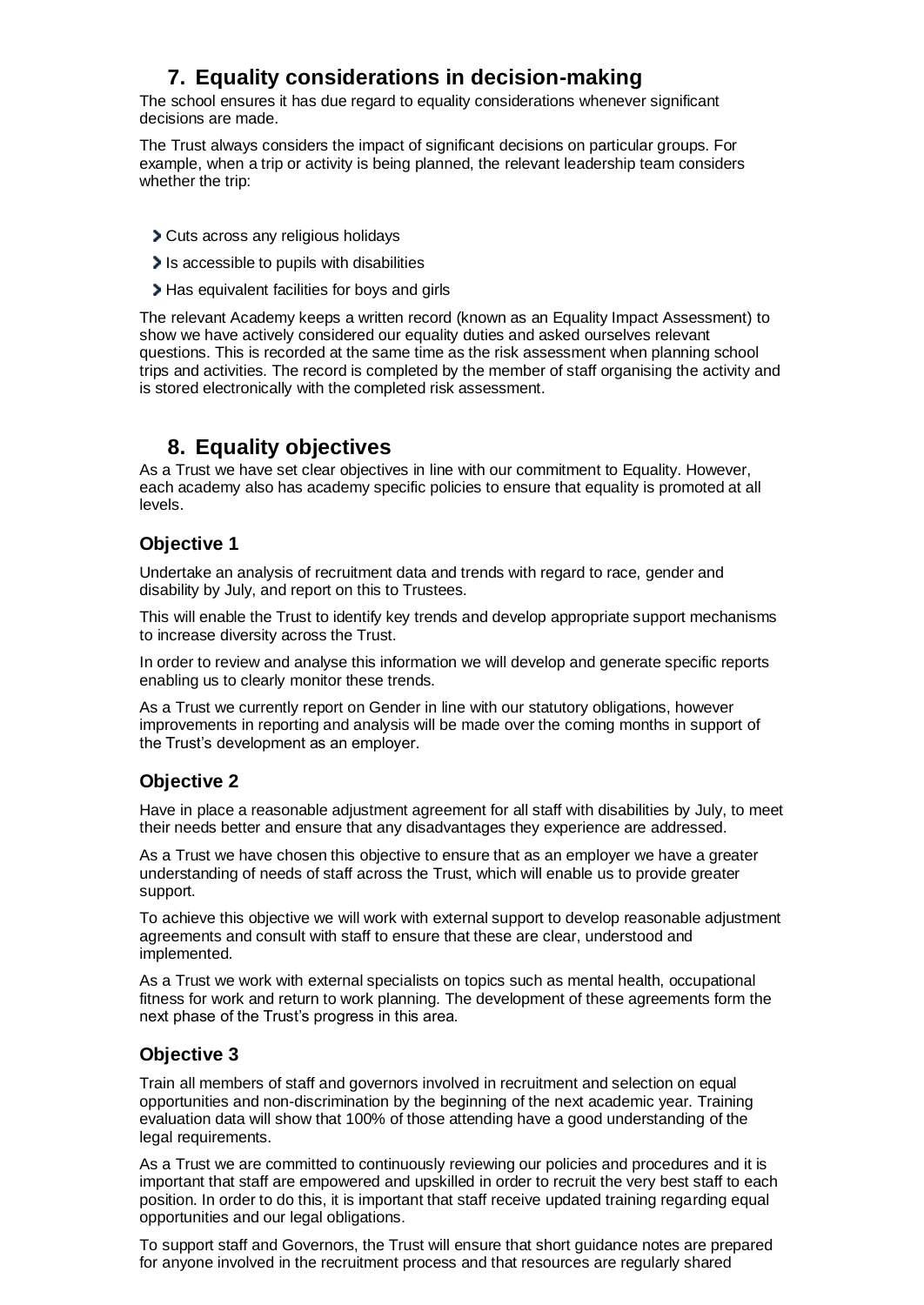through the Trust central team. These can be read alongside the Trust policies and further information can also be obtained through the Trust learning provider.

The Trust has an external learning platform that provides e-learning around safer recruitment and best practise for recruitment at all levels. Leaders and managers have full access to this and can assign learning. The Trust has also reviewed content to ensure that key points and areas of focus are shared with staff who are involved in recruitment.

#### <span id="page-5-0"></span>**9. Monitoring arrangements**

The Trust will update the equality information we publish, [described in sections 4-7 above], at least every year.

This document will be reviewed by the Trust at least every 4 years.

This document will be approved by the Audit Committee of Landau Forte Charitable Trust.

## <span id="page-5-1"></span>**10. Links with other policies**

This document links to the following policies:

- > Accessibility plan
- Risk assessment
- Inclusion policy
- > Behaviour policy
- > LFCT Recruitment policy